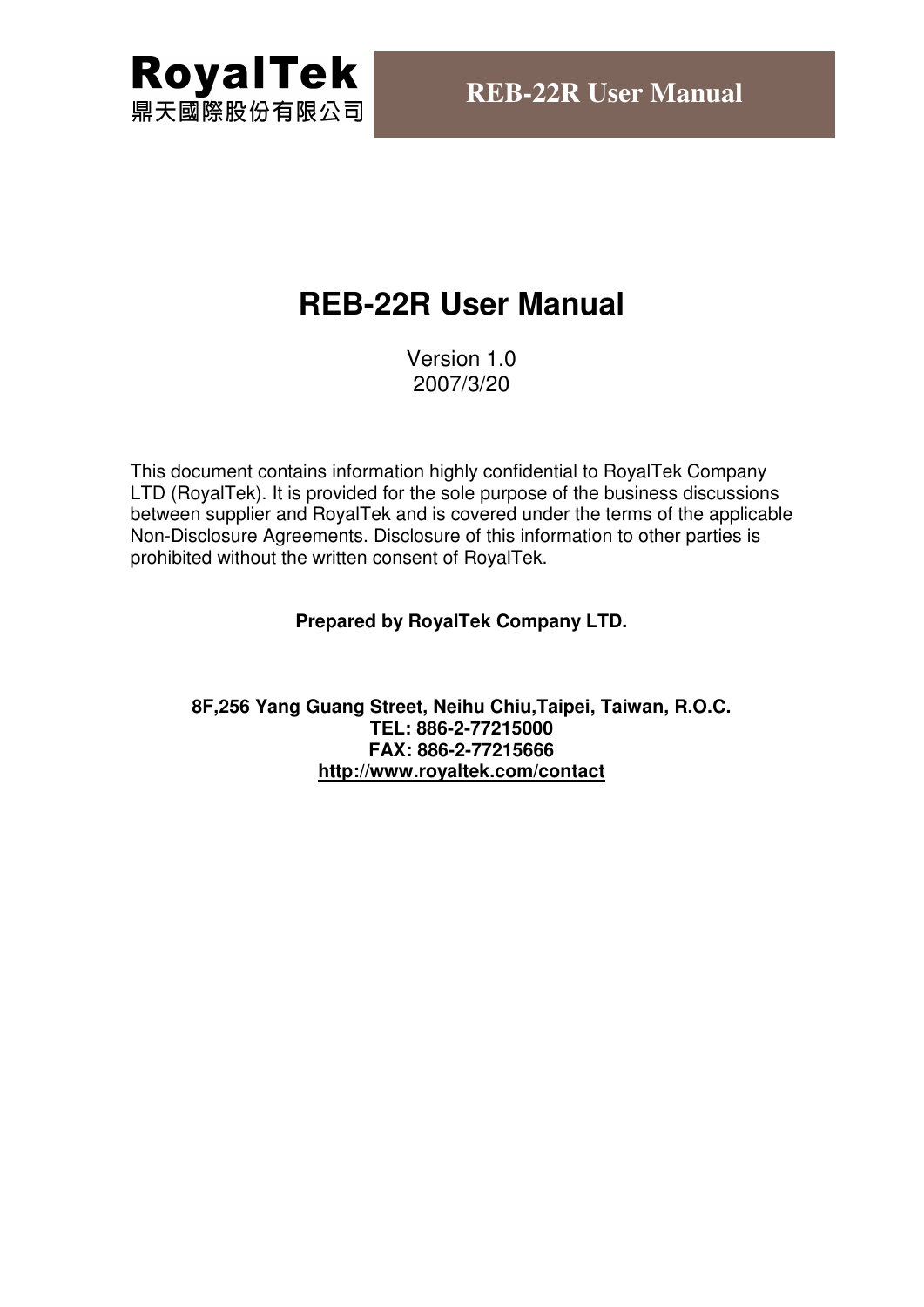

# **0. Revision History**

| Rev |           | Release Date Change Description | Editor     |
|-----|-----------|---------------------------------|------------|
| 1.0 | 2007/3/20 | Initial Draft                   | Amanda Lee |
|     |           |                                 |            |
|     |           |                                 |            |
|     |           |                                 |            |
|     |           |                                 |            |
|     |           |                                 |            |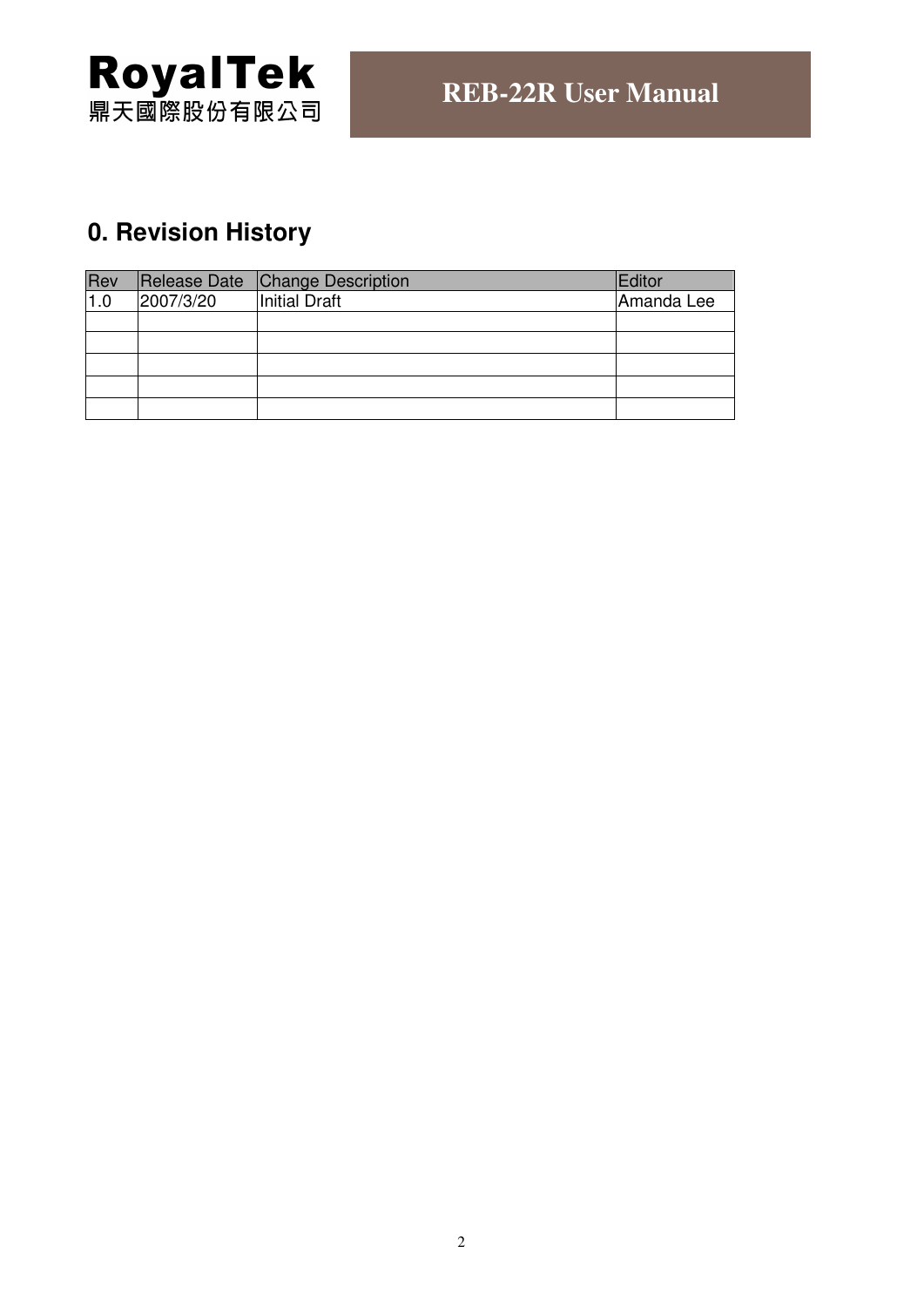# **RoyalTek**<br>鼎天國際股份有限公司

# **RoyalTek REB-22R Series User Manual**

| 1              |       |                                                |  |
|----------------|-------|------------------------------------------------|--|
|                | 1.1   |                                                |  |
|                | 1.2   |                                                |  |
|                | 1.3   |                                                |  |
|                | 1.4   |                                                |  |
| $\overline{2}$ |       |                                                |  |
|                | 2.1   |                                                |  |
|                | 2.2   |                                                |  |
|                | 2.3   |                                                |  |
| 3              |       |                                                |  |
| 4              |       |                                                |  |
|                | 4.1   |                                                |  |
|                | 4.2   |                                                |  |
|                | 4.3   |                                                |  |
|                | 4.4   |                                                |  |
| 5              |       | Software interface                             |  |
|                | 5.1   |                                                |  |
|                | 5.1.1 |                                                |  |
|                | 5.1.2 |                                                |  |
|                | 5.1.3 | GLL-Geographic Position - Latitude/Longitude17 |  |
|                | 5.1.4 |                                                |  |
|                | 5.1.5 |                                                |  |
|                | 5.1.6 | RMC-Recommended Minimum Specific GNSS Data 18  |  |
|                | 5.1.7 |                                                |  |
| 6              |       |                                                |  |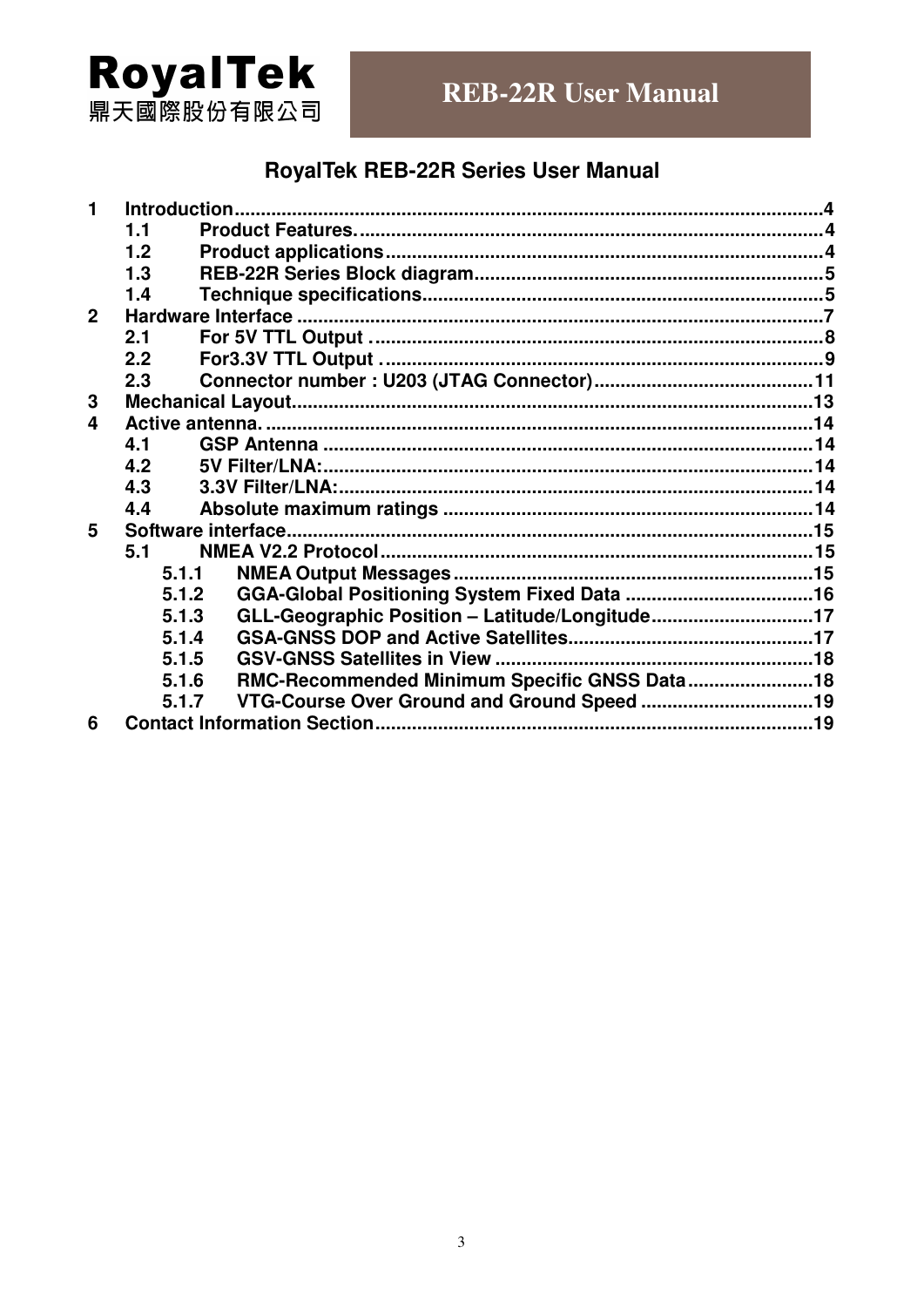

## **1 Introduction**

REB-22R is the heritage from REB-21R, and REB-22R Pinout compatibility as REB-21R. However, REB-22R has higher sensitivity than REB-21R, and much more power saving than REB-21R.

REB-22R also consists of SiRF Star II technology and RoyalTek proprietary navigation algorithm that providing you more stable navigation data.

#### **1.1 Product Features.**

- Pinout compatibility as REB-21R
- Much more power saving than REB-21R
- $\blacksquare$  Higher sensitivity than REB-21R
- OEM product development is fully supported through applications engineering and WEB technique forum.
- 12 parallel channels
- Enhanced algorithm for navigation stability.
- NMEA-0183 compliant protocol/custom protocol.
- Excellent sensitive for urban canyon and foliage environments.
- Single satellite positioning.
- Dual multi path rejection.
- **NAAS/EGNOS** supported

#### **1.2 Product applications**

- Automotive applications
- **Personal positioning and navigation**
- **Marine navigation**
- Timing application

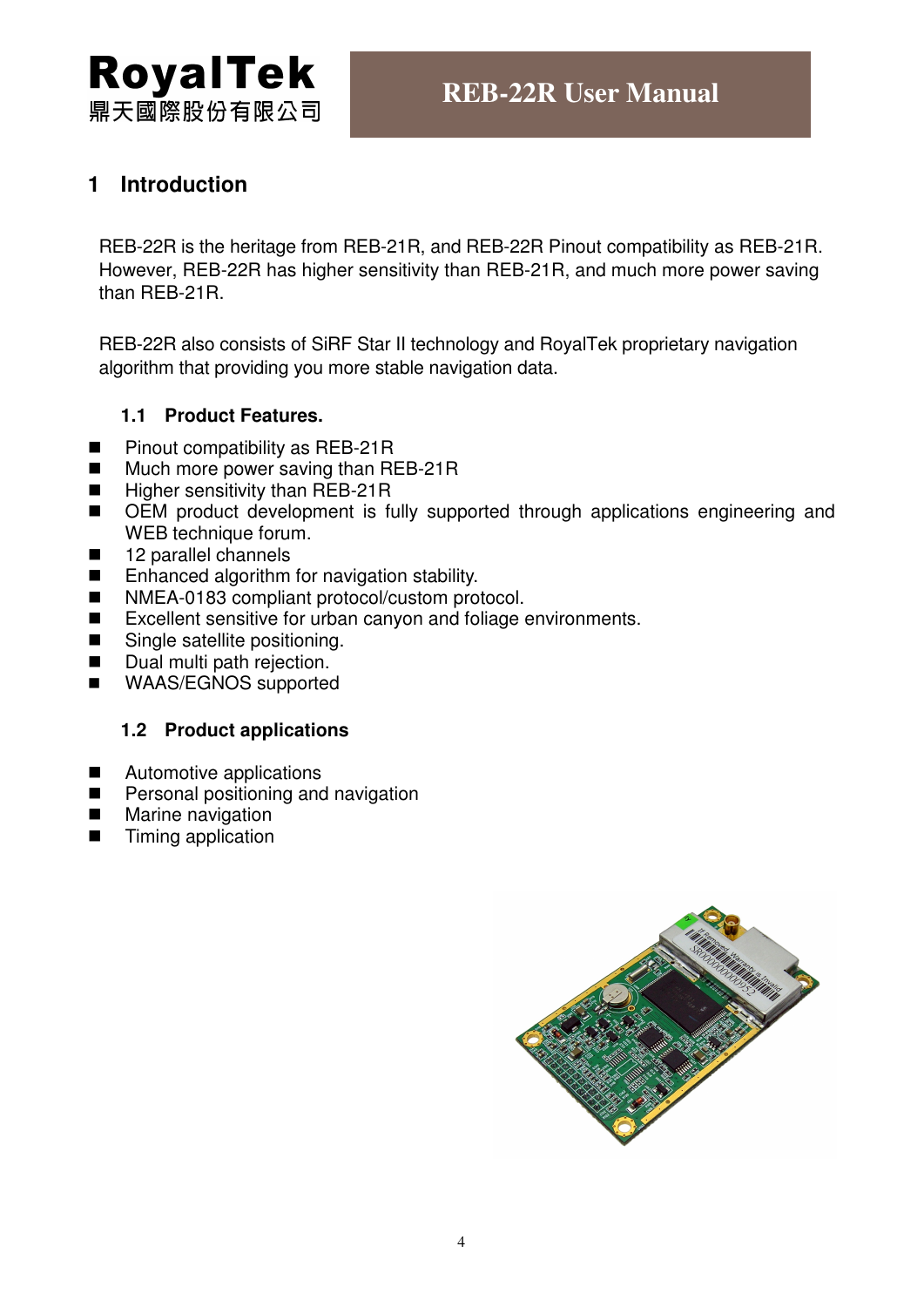

#### **1.3 REB-22R Series Block diagram**

The block diagram is described as follows.



#### **1.4 Technique specifications**

The specification list of REB-22R

- Channels ﹕12 Channels Frequency: L1, 1575.42MHz. C / A code :1.023MHz chip rate.
- $\blacksquare$  Hot start : 8sec., typical
- Warm start: 38sec. typical
- Cold start: 48sec., typical
- Reacquisition: 1 sec. typical
- Position accuracy: 25m CEP without SA
- Velocity accuracy: 0.1 meters/second without SA
- Dynamics:

Altitude : 18000 meters (60000 feet) Max.

- Velocity : 515 meters / second Max.
- Acceleration  $: 4 g.$ , Max.
- DGPS Accuracy : Position:1 to 5 m, typical Velocity: 0.05 meters/second, typical
- Datum: WGS-84.
- Navigation update rate  $\div$  1 Hz.
- RTC reset function.
- Battery<2.0V: cold start;
- TTL level  $[3.3V \cdot 5V($  option)]
- GPIO (option)
- Clock offset: 90000Hz≦Clock offset≦100000Hz
- Clock drift:  $\leq$  200Hz in 60 sec.
- Software interface (Output Messages)
	- ◆ RS-232 interface(Data format): 9600bps, 8bit data, 1 stop bit and no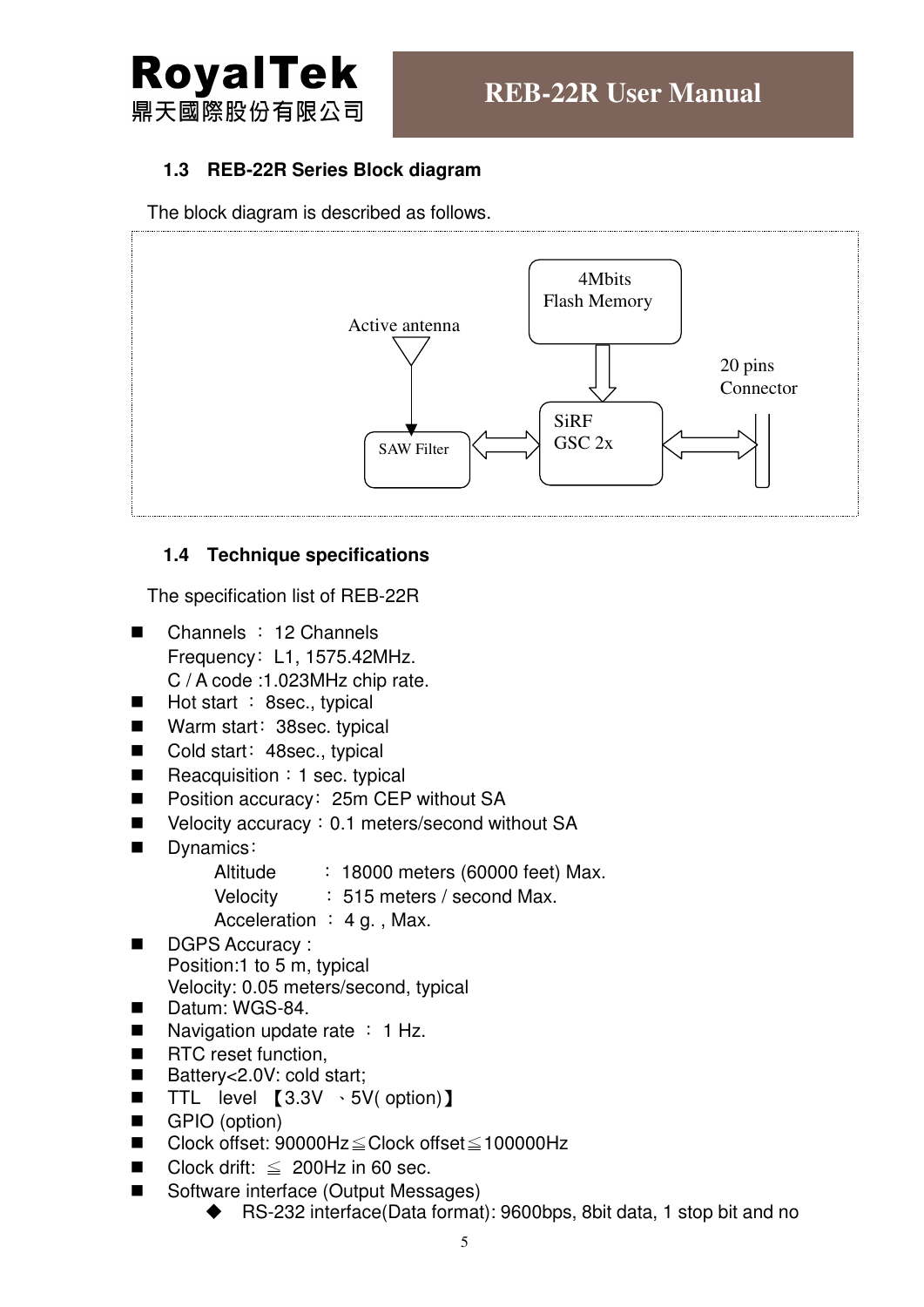

parity.

- $\bullet$  it supports the following NMEA-0183 messages: GGA, GGL, GSA, GSV, RMC and VTG (default).
- Differential Input: It shall provide external serial RTCM 104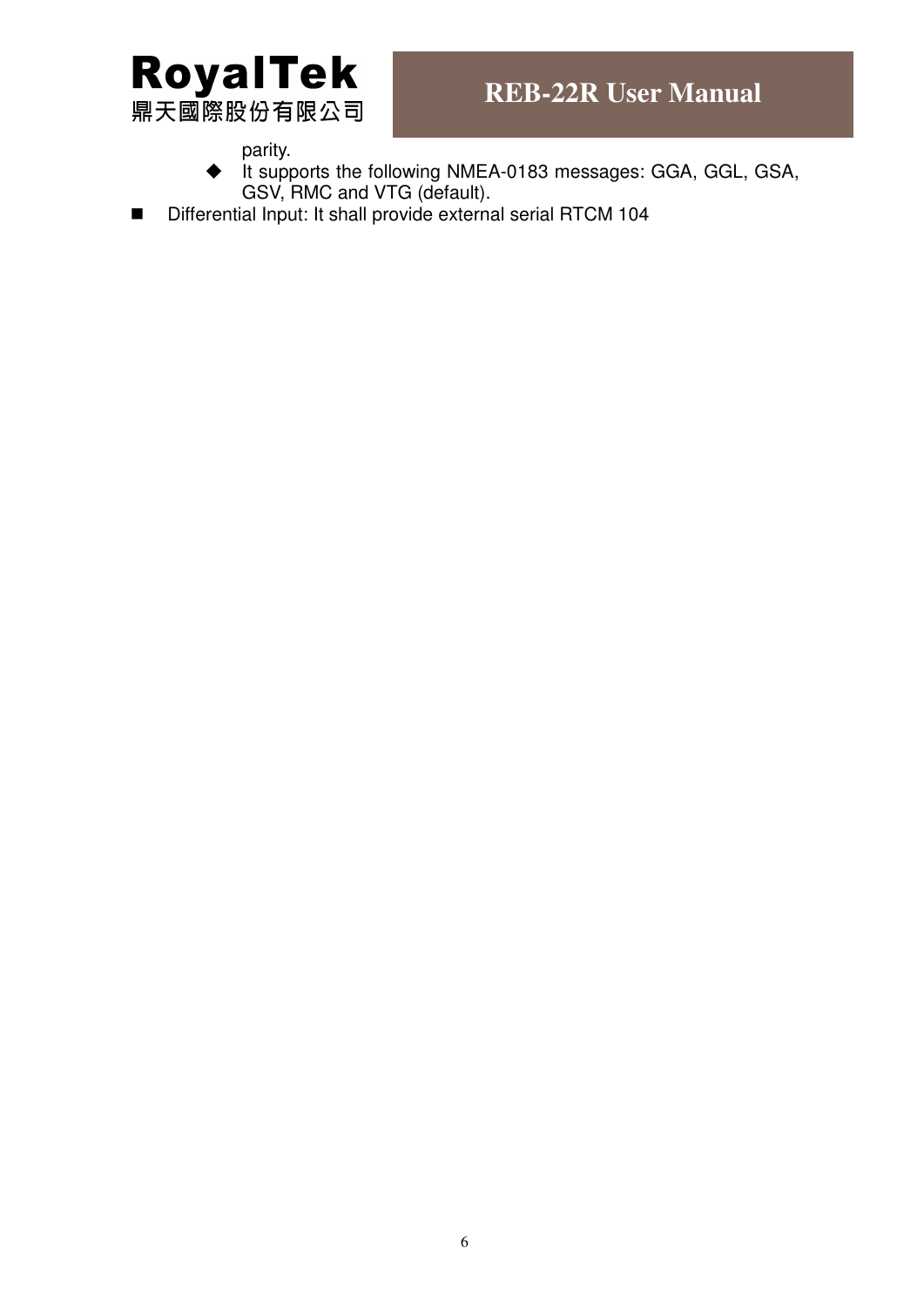

## **2 Hardware Interface**

- Digital Interface connector type
- Connector Number : U402 (RF Interface connector type)
- Antenna connector is female MCX or others type.
- Connector Number : CON1 (20pin I/O interface connector)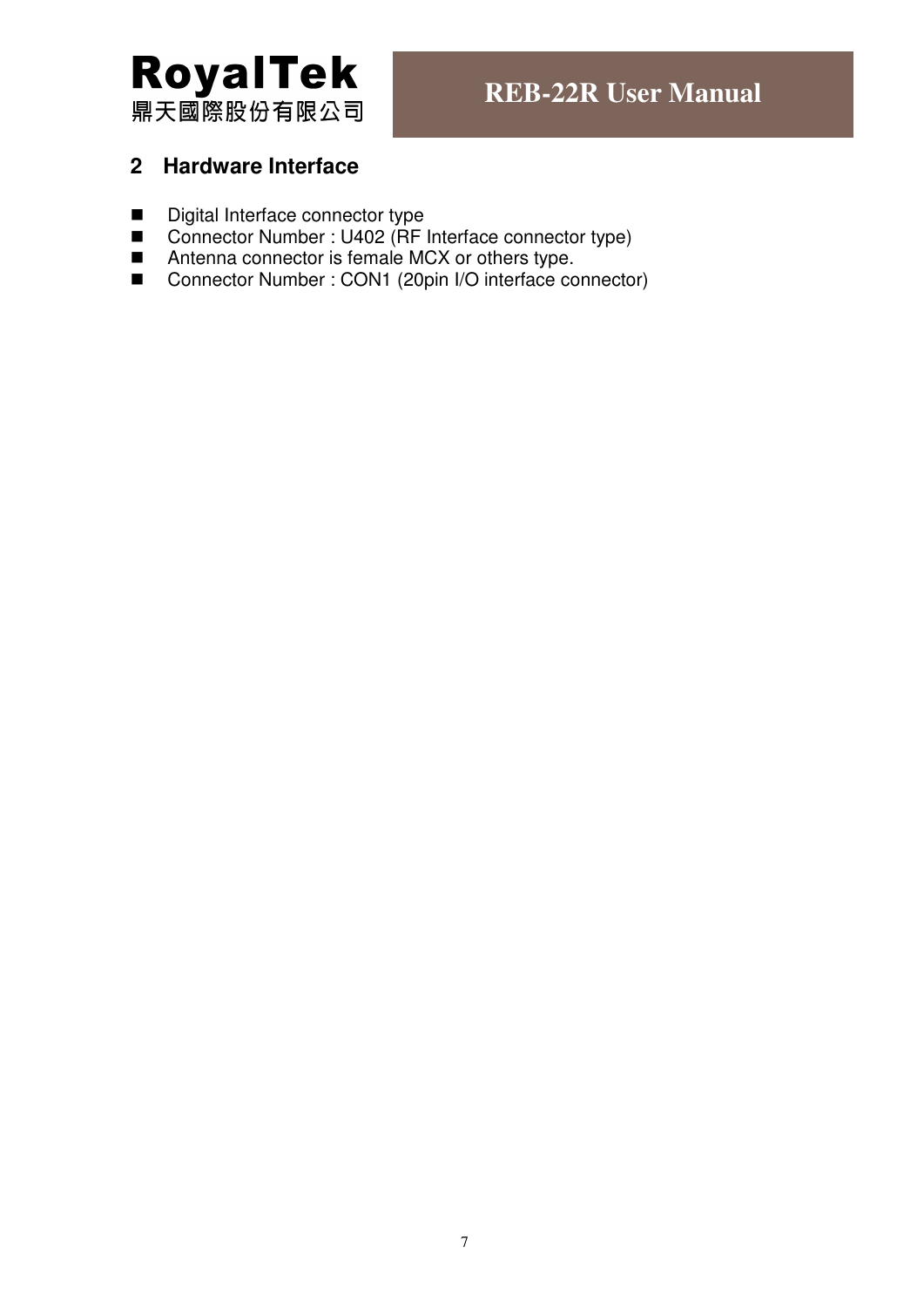

## **2.1 For 5V TTL Output .**

| Pin NO         | Signal<br>Name             | I/O                      | Description                                  | Characteristics                                                           |
|----------------|----------------------------|--------------------------|----------------------------------------------|---------------------------------------------------------------------------|
| $\mathbf{1}$   | <b>ANT PWR</b><br>(*Note3) | $\overline{\phantom{a}}$ | Antenna DC Voltage                           | Depending on the user<br>required.                                        |
| $\overline{2}$ | VCC 5V<br>(*Note1)         | I                        | +5V DC Power Input                           | $DC + 5V \pm 10\%$ .                                                      |
| 3              | <b>VBAT</b>                | $\mathsf{l}$             | User Supply +2.6 ~ +3.6V DC DC +2.6 ~ +3.6V. |                                                                           |
|                | $(*Note11)$                |                          | Power Input                                  | Current $\leq 10$ uA w/o battery                                          |
| 4              | <b>NC</b>                  | $\overline{a}$           | <b>NC</b>                                    |                                                                           |
| $\overline{5}$ | $\overline{\text{NC}}$     | -                        | <b>NC</b>                                    |                                                                           |
| $\overline{6}$ | $\overline{\text{NC}}$     | $\overline{\phantom{0}}$ | <b>NC</b>                                    |                                                                           |
| $\overline{7}$ | Boot /                     | L                        | HA:Boot                                      | TTL:                                                                      |
|                | $(*Note13)$                |                          | HS:NC                                        | $4.5V \leq V_{IH} \leq 5.5V$                                              |
|                |                            |                          |                                              |                                                                           |
|                |                            |                          |                                              | 0v≤ $V_{OL}$ <1.35V                                                       |
| 8              | <b>NC</b>                  |                          |                                              |                                                                           |
| 9              | <b>NC</b>                  |                          |                                              |                                                                           |
| 10             | <b>GND</b>                 | G                        | Ground                                       |                                                                           |
|                | (*Note4)                   |                          |                                              |                                                                           |
| 11             | <b>TXA</b>                 | O                        | <b>NMEA Output</b>                           | TTL:                                                                      |
|                | (*Note8)                   |                          | 9600bps, 8 data bits, no parity, 1           | $4.5V≤V_{OH}≤5.5v$ (loh= -50uA)                                           |
|                |                            |                          | stop bit                                     |                                                                           |
|                |                            |                          |                                              | $\textsf{OV}\leq\!\text{V}_{\text{OL}}\!\leq\!\!0.1\text{V}$ , (Iol=50uA) |
| 12             | <b>RXA</b>                 | I                        | Serial Data Input A                          | TTL:                                                                      |
|                | (*Note6)                   |                          |                                              | $4.5V \leq V_{\text{TH}} \leq 5.5V$                                       |
|                |                            |                          |                                              |                                                                           |
|                |                            |                          |                                              | $0$ v≤ V <sub>II.</sub> <1.35V                                            |
| 13             | <b>GND</b><br>(*Note4)     | G                        | Ground                                       |                                                                           |
| 14             | TXB                        | O                        | Serial Data Output B                         | TTL:                                                                      |
|                | (*Note9)                   |                          |                                              | 4.5V≤ $V_{OH}$ ≤5.5v ( $I_{OH}$ = -50uA)                                  |
|                |                            |                          |                                              |                                                                           |
|                |                            |                          |                                              | 0V≤ V <sub>OL</sub> ≤0.1V, (I <sub>OL</sub> =50uA)                        |
| 15             | <b>RXB</b>                 | I                        | <b>RTCM 104</b>                              | TTL:                                                                      |
|                | (*Note7)                   |                          | differential GPS input.                      | $4.5V \leq V_{\text{IH}} \leq 5.5V$                                       |
|                |                            |                          |                                              |                                                                           |
|                |                            |                          |                                              | 0 $v \leq V_{\text{IL}} \leq 1.35V$                                       |
| 16             | <b>GND</b>                 | G                        | Ground                                       |                                                                           |
|                | (*Note4)                   |                          |                                              |                                                                           |
| 17             | BOOT/NC                    | I                        | HA: NC                                       | TTL:                                                                      |
|                | $(*Note13)$                |                          | HS: BOOT                                     | $4.5V \leq V_{\text{TH}} \leq 5.5V$                                       |
|                |                            |                          |                                              |                                                                           |
|                |                            |                          |                                              | 0 $v \leq V_{\text{IL}} \leq 1.35V$                                       |
| 18             | <b>GND</b>                 | G                        | Ground                                       |                                                                           |
|                | (*Note4)                   |                          |                                              |                                                                           |
| 19             | <b>TIMEMARK</b>            | O                        | 1PPS Time Mark Output.                       | TTL:                                                                      |
|                | $(*Note10)$                |                          |                                              | $4.5V≤V_{OH}≤5.5v (I_{OH} = -50uA)$                                       |
|                |                            |                          |                                              | $\sqrt{0}$ OV≤ V <sub>OL</sub> ≤0.1V, (I <sub>OL</sub> =50uA)             |
|                |                            |                          |                                              |                                                                           |
| 20             | <b>NC</b>                  | $\overline{\phantom{0}}$ | <b>NC</b>                                    |                                                                           |

Notes: HA boot pin: pin 7, HS Boot pin: pin 17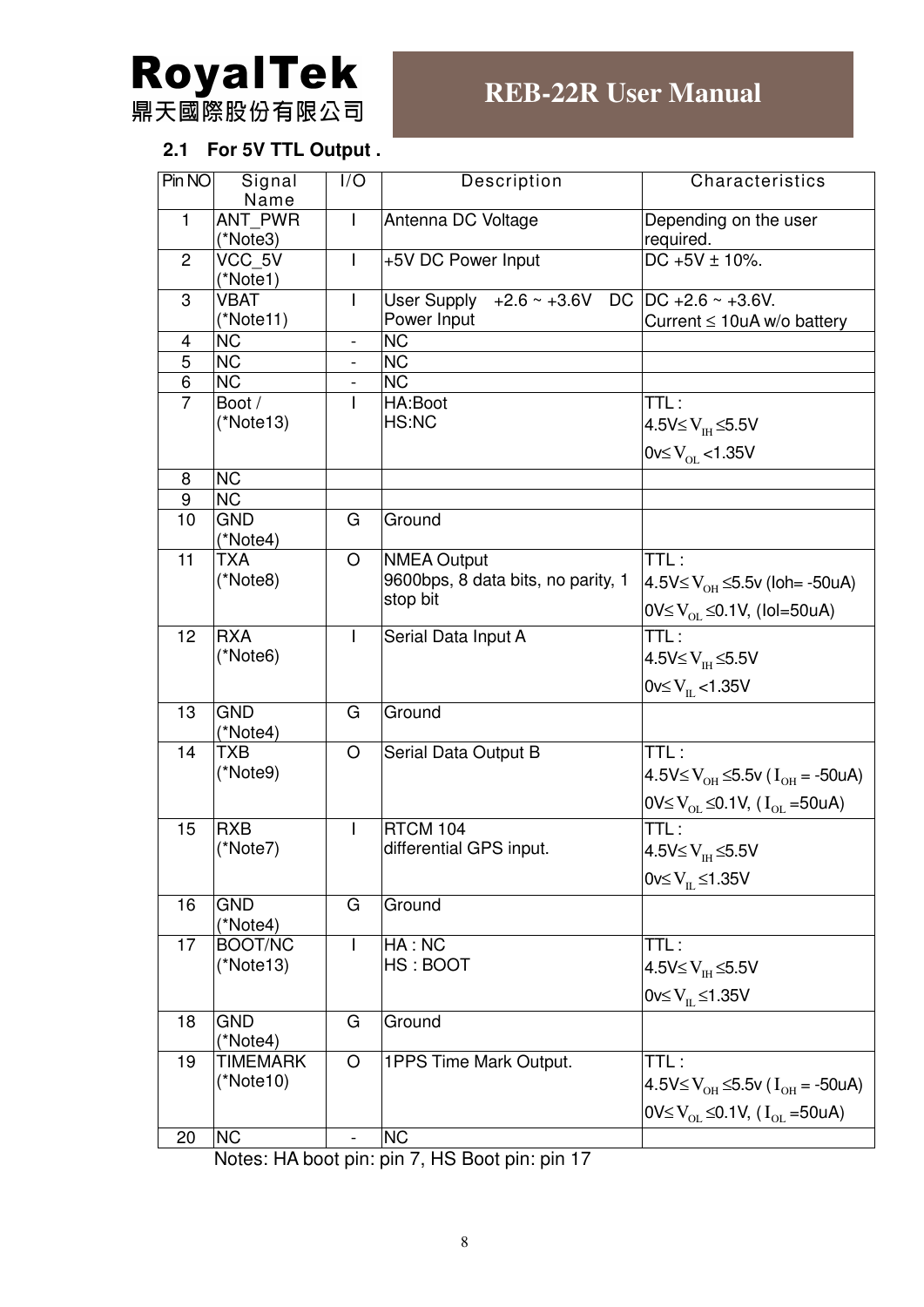

# **2.2 For 3.3V TTL Output .**

| Pin NO         | Signal<br>Name             | I/O                     | Description                        | Characteristics                     |
|----------------|----------------------------|-------------------------|------------------------------------|-------------------------------------|
| $\mathbf{1}$   | <b>ANT PWR</b><br>(*Note3) |                         | Antenna DC Voltage                 | Depending on the user<br>required.  |
| $\overline{2}$ | <b>NC</b>                  |                         | <b>NC</b>                          |                                     |
| $\overline{3}$ | <b>VBAT</b>                |                         | User Supply +2.6~3.6V DC           | DC +2.6 $\sim$ +3.6V.               |
|                | (*Note11)                  |                         | Power Input<br>w/o battery         | Current $\leq 10uA$ (w/o battery)   |
| 4              | VCC_3V<br>(*Note2)         |                         | $DC + 3.3V \pm 10\%$               | DC +3.3V $\pm$ 10%                  |
| 5              | <b>NC</b>                  |                         | <b>NC</b>                          |                                     |
| 6              | NC/GPIO15                  | I/O                     | HA:NC                              | TTL:                                |
|                | $(*Note12)$                |                         | HS:GPIO15                          | $2 \leq V_{\text{IH}} \leq 3.15V$   |
|                |                            |                         |                                    | $-0.3 \leq V_{\text{IL}} \leq 0.84$ |
|                |                            |                         |                                    | 3.3≥ $V_{OH}$ ≥2.2V                 |
|                |                            |                         |                                    |                                     |
| $\overline{7}$ |                            |                         |                                    | $0 \leq V_{OL} \leq 0.7V$           |
|                | Boot / GPIO3               | I/O                     | HA:Boot<br>HS:GPIO3                | TTL:                                |
|                | (*Note13,12)               |                         |                                    | $2≤V_{\text{H}}≤3.15V$              |
|                |                            |                         |                                    | $-0.3 \leq V_{\text{H}} \leq 0.84$  |
|                |                            |                         |                                    | 3.3≥ $V_{OH}$ ≥2.2V                 |
|                |                            |                         |                                    | $0 \leq V_{OL} \leq 0.7V$           |
| 8              | NC/GPIO7                   | $\mathsf{I}/\mathsf{O}$ | HA:NC                              | TTL:                                |
|                | (*Note12)                  |                         | HS:GPIO7                           | $2≤V_{H}≤3.15V$                     |
|                |                            |                         |                                    |                                     |
|                |                            |                         |                                    | $-0.3 \leq V_{\text{H}} \leq 0.84$  |
|                |                            |                         |                                    | 3.3≥ $V_{OH}$ ≥2.2V                 |
|                |                            |                         |                                    | $0 \leq V_{OL} \leq 0.7V$           |
| 9              | NC/GPIO5                   | I/O                     | HA:NC                              | TTL:                                |
|                | (*Note12)                  |                         | HS:GPIO5                           | $2 \leq V_{\text{H}} \leq 3.15V$    |
|                |                            |                         |                                    | $-0.3 \le V_{\text{IL}} \le 0.84$   |
|                |                            |                         |                                    | $3.3≥V_{OH}$ ≥2.2V                  |
|                |                            |                         |                                    | $0 \leq V_{OL} \leq 0.7V$           |
| 10             | <b>GND</b>                 | G                       | Ground                             |                                     |
|                | (*Note4)                   |                         |                                    |                                     |
|                |                            |                         |                                    |                                     |
| 11             | <b>TXA</b>                 | O                       | <b>NMEA Output</b>                 | TTL:                                |
|                | (*Note8)                   |                         | 9600bps, 8 data bits, no parity, 1 | $3.6 \ge V_{OH} \ge 2.9 V$          |
|                |                            |                         | stop bit                           |                                     |
|                |                            |                         |                                    | $0v \le V_{\text{or}} \le 0.1V$     |
| 12             | <b>RXA</b>                 |                         | Serial Data Input A                | TTL:                                |
|                | (*Note6)                   |                         |                                    | $2.4V \leq VTH \leq 3.6V$           |
|                |                            |                         |                                    | $0v \le V_{\text{H}} \le 0.9V$      |
| 13             | GND/GPIO10                 | G                       | HA:Ground                          | TTL:                                |
|                | (*Note4,12)                |                         | HS:GPIO10                          | $2 \leq V_{\text{TH}} \leq 3.15V$   |
|                |                            |                         |                                    | $-0.3 \le V_{\text{IL}} \le 0.84$   |
|                |                            |                         |                                    |                                     |
|                |                            |                         |                                    | 3.3≥ $V_{OH}$ ≥2.2V                 |
|                |                            |                         |                                    | $0 \leq V_{OL} \leq 0.7V$           |
| 14             | <b>TXB</b>                 | O                       | Serial Data Output B               | TTL:                                |
|                | (*Note9)                   |                         |                                    | $3.6 \ge V_{OH} \ge 2.9 V$          |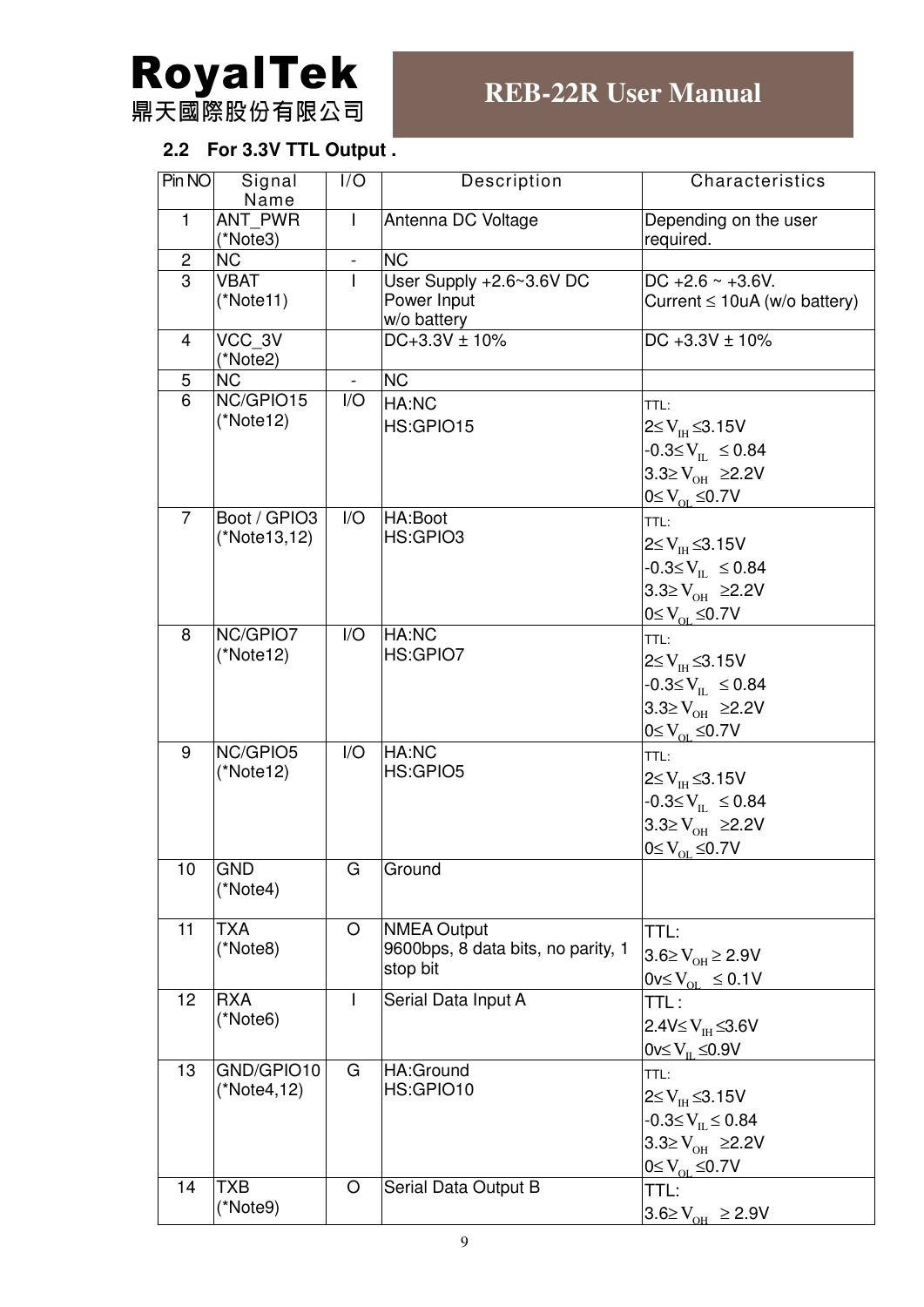# **RoyalTek**<br>鼎天國際股份有限公司

# **REB-22R User Manual**

|    |                       |     |                                  | $0v \le V_{\text{or}} \le 0.1V$  |
|----|-----------------------|-----|----------------------------------|----------------------------------|
| 15 | <b>RXB</b>            |     | RTCM 104 differential GPS input. | ITIL:                            |
|    | (*Note7)              |     |                                  | $2.4$ V≤ $V_{\text{H}}$ ≤3.6V    |
|    |                       |     |                                  | $0v \le V_{\text{H}} \le 0.9V$   |
| 16 | GND/GPIO6             | 1/O | <b>HA:GROUND</b>                 | TTL:                             |
|    | (*Note4,12)           |     | HS:GPIO6                         | $2 \leq V_{\text{H}} \leq 3.15V$ |
|    |                       |     |                                  | $-0.3 \le V_{\text{H}} \le 0.84$ |
|    |                       |     |                                  | $3.3≥V_{OH}$ ≥2.2V               |
|    |                       |     |                                  | $0 \leq V_{\text{or}} \leq 0.7V$ |
| 17 | BOOT/NC               |     | HA:NC                            | TTL:                             |
|    | (*Note13)             |     | HS: BOOT                         | $2 \leq V_{\text{H}} \leq 3.15V$ |
|    |                       |     |                                  | $-0.3 \le V_{\text{H}} \le 0.84$ |
|    |                       |     |                                  | 3.3≥ $V_{OH}$ ≥2.2V              |
|    |                       |     |                                  | $0 \leq V_{\text{or}} \leq 0.7V$ |
| 18 | <b>GND</b>            | G   | Ground                           |                                  |
|    | (*Note4)              |     |                                  |                                  |
| 19 | TIMEMARK<br>(*Note10) | O   | 1PPS Time Mark Output.           | TTL:                             |
|    |                       |     |                                  | $3.6 \ge V_{OH} \ge 2.9 V$       |
|    |                       |     |                                  | $0v \le V_{\text{or}} \le 0.1V$  |
| 20 | <b>NC</b>             |     | <b>NC</b>                        |                                  |

Notes: HA version: non GPIO, HS version: with GPIO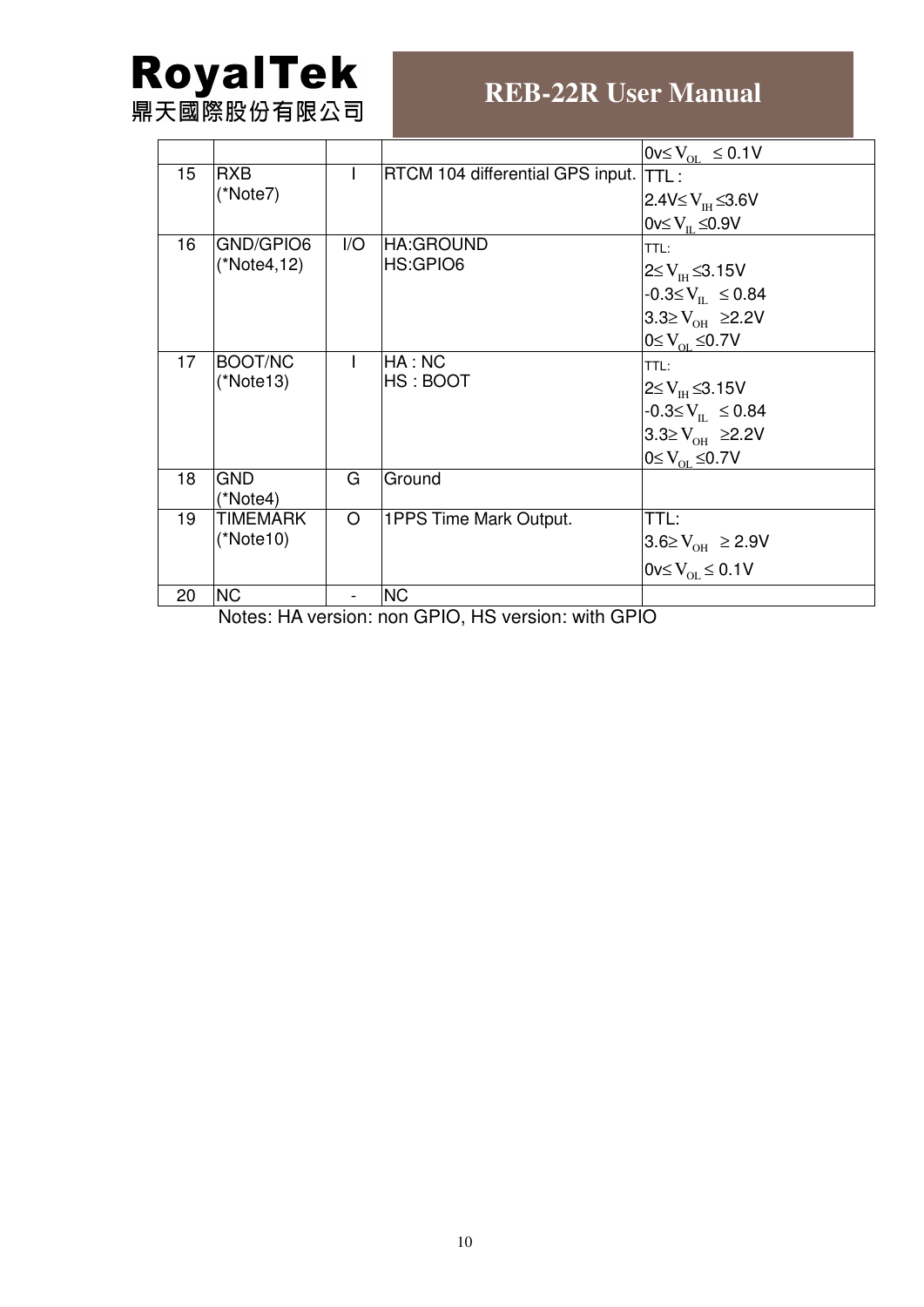

#### **2.3 Connector number : U203 (JTAG Connector)**

| Pin<br>NO.     | Signal<br>Name | I/O                    | Description                                                                                  | Characteristics                                                                                                                                               |
|----------------|----------------|------------------------|----------------------------------------------------------------------------------------------|---------------------------------------------------------------------------------------------------------------------------------------------------------------|
| 1              | <b>VDD</b>     | O                      | $DC+2.85V \pm 5%$                                                                            | $DC+2.85V \pm 5%$                                                                                                                                             |
| $\overline{2}$ | <b>GND</b>     | G                      | Ground                                                                                       |                                                                                                                                                               |
| 3              | <b>NICERST</b> | O                      | Low level sensitive reset to<br>initialize the system and<br><b>ARM7TDMI</b> to known states | $V_{OH} \ge 2.4V$<br>$V_{OL} \leq 0.4V$                                                                                                                       |
| $\overline{4}$ | <b>GND</b>     | G                      | Ground                                                                                       |                                                                                                                                                               |
| 5              | <b>JTDI</b>    | 1/O                    | JTAG Interface                                                                               | VDD+0.3V $\geq$ V <sub>IH</sub> $\geq$<br>0.7V*VDD,<br>$-0.3 \le V_{\text{H}} \le 0.3 V^* VDD$<br>$V_{OH} \geq 0.75$ *VDD<br>$V_{OL} \leq 0.25$ *VDD          |
| 6              | <b>GND</b>     | G                      | Ground                                                                                       |                                                                                                                                                               |
| 7              | <b>JTMS</b>    | $\overline{1/O}$       | <b>JTAG</b> interface                                                                        | VDD+0.3V $\geq$ V <sub>IH</sub> $\geq$<br>$0.7V^*VDD.$<br>$-0.3 \le V_{\text{H}} \le 0.3 V^* VDD$<br>$V_{OH} \ge 0.75$ *VDD<br>$V_{\text{OL}} \leq 0.25$ *VDD |
| 8              | <b>GND</b>     | G                      | Ground                                                                                       |                                                                                                                                                               |
| 9              | <b>JTCK</b>    | $\mathsf{U}\mathsf{O}$ | <b>JTAG</b> interface                                                                        | VDD+0.3V $\geq$ V <sub>IH</sub> $\geq$<br>0.7V*VDD,<br>$-0.3 \leq V_{\text{IL}} \leq 0.3 V^* VDD$<br>$V_{OH} \ge 0.75$ *VDD<br>$V_{OL} \leq 0.25$ *VDD        |
| 10             | <b>GND</b>     | G                      | Ground                                                                                       |                                                                                                                                                               |
| 11             | <b>JTDO</b>    |                        | I/O IJTAG interface                                                                          | VDD+0.3V $\geq$ V <sub>IH</sub> $\geq$<br>0.7V*VDD,<br>$-0.3 \le V_{\text{IL}} \le 0.3 V^* VDD$<br>$V_{OH} \geq 0.75$ *VDD<br>$V_{OL}$ $\leq 0.25$ *VDD       |
| 12             | <b>NC</b>      |                        | <b>NC</b>                                                                                    |                                                                                                                                                               |
| 13             | VCC3           | O                      | $DC + 2.85V \pm 5%$                                                                          | $DC+2.85V \pm 5%$                                                                                                                                             |
| 14             | <b>GND</b>     | G                      | Ground                                                                                       |                                                                                                                                                               |

#### **VCC\_5V (+5V DC Power Input)**

This is the main DC power supply for a +5V powered.

#### **VCC\_3V (+3.3V DC Power Input)**

This is the main DC supply for a +3.3V powered.

#### **ANT\_PWR**

DC voltage for an active antenna is not required for operation with a passive antenna. The antenna power may be supplied through the interface connector (CON1).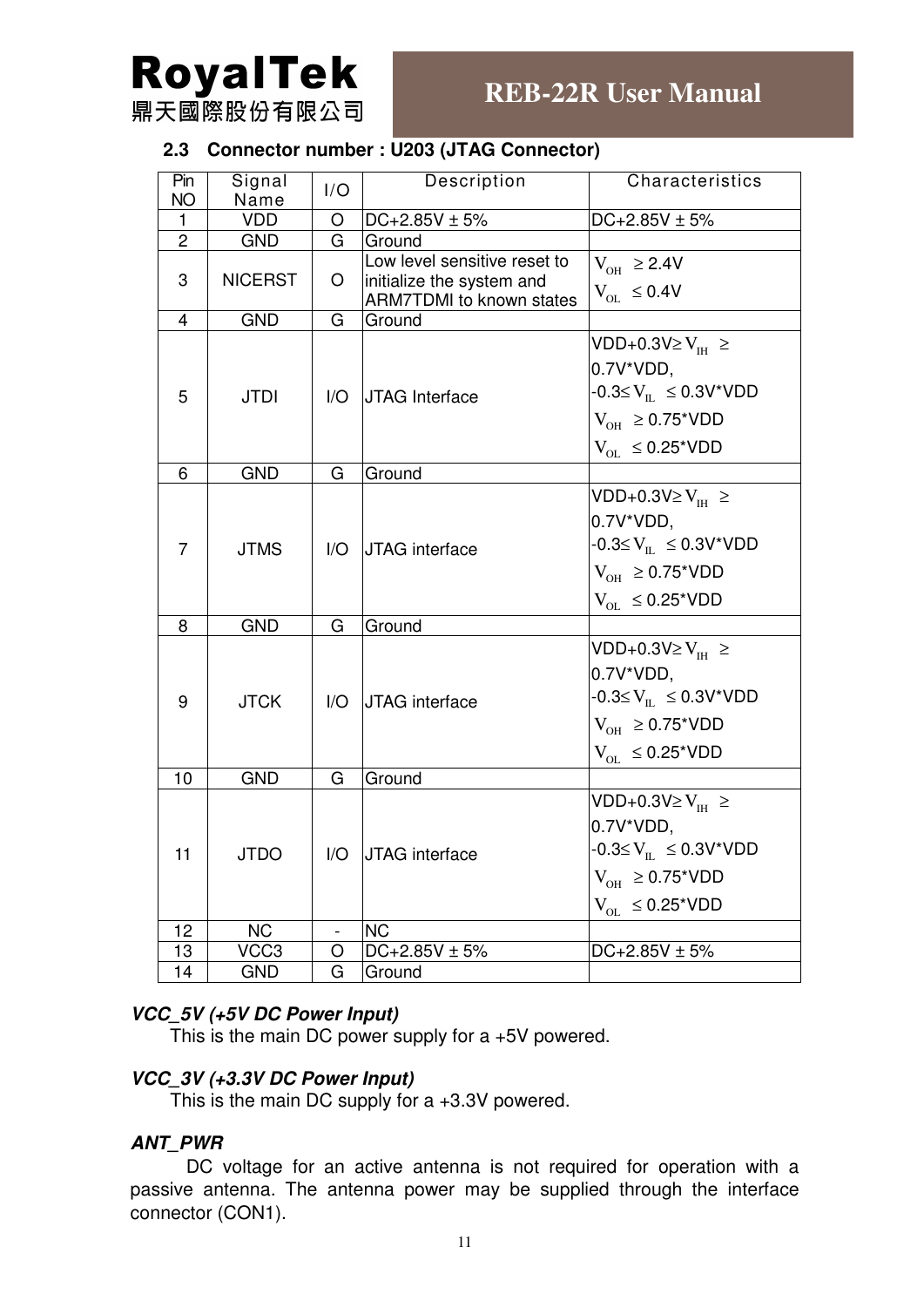

GND provides the ground for the Engine board. Connect all grounds.

The Engine supports two full duplex serial channels. All four connections are at TTL levels or RS-232 levels supporting variable baud rates, and can be controlled from the appropriate screens in SIRFdemo

#### **RXA**

This is the main receiver channel and is used to receive software commands to the Engine board from SIRFdemo software or from user written software.

This is the auxiliary receive channel and is used to input differential corrections to the Engine board to enable DGPS navigation.

This is the main transmit channel and is used to output navigation and measurement data to SiRFdemo or user written software.

For user's application (not currently used).

This pin provides one pulse-per-second output from the Engine board, which is synchronized to GPS time. This is not available in Trickle Power mode.

#### **Backup battery (VBAT)**

This is the battery backup input that powers the SRAM and RTC when main power is removed. Typical current draw is 10uA.

Without an external backup battery or super cap, the Engine will execute a cold start after every power on. To achieve the faster start-up offered by a hot or warm start, either a battery backup must be connected or a super cap installed.

To maximize battery lifetime, the battery voltage should not exceed the supply voltage and should be between 2.6 and 3.6V.

With the super cap (B1) installed, and after at least ten minutes of continuous operation, the data retention is about seven hours.

Note that even though all other components are rated at –40 to +85 deg C , a typical super cap is specified over a temperature range of  $-25$  to  $+70$  deg C and a typical rechargeable Lithium battery is over –20 to +60 deg C.

Several I/Os of STAR-Ⅱ are connected to the digital interface connector for custom applications.

Notes:

- For 3.3V design,  $+3.3V$  at pin 4 is required and pin2 (5V) is unused.
- For 5V design,  $+4.5$  to 5.5V at pin 2 is required and pin 4 (3.3V) is unused.
- Used this pin to start the execution of the resident Boot Loader code. To upload new firmware, tie this pin high and cycle the power.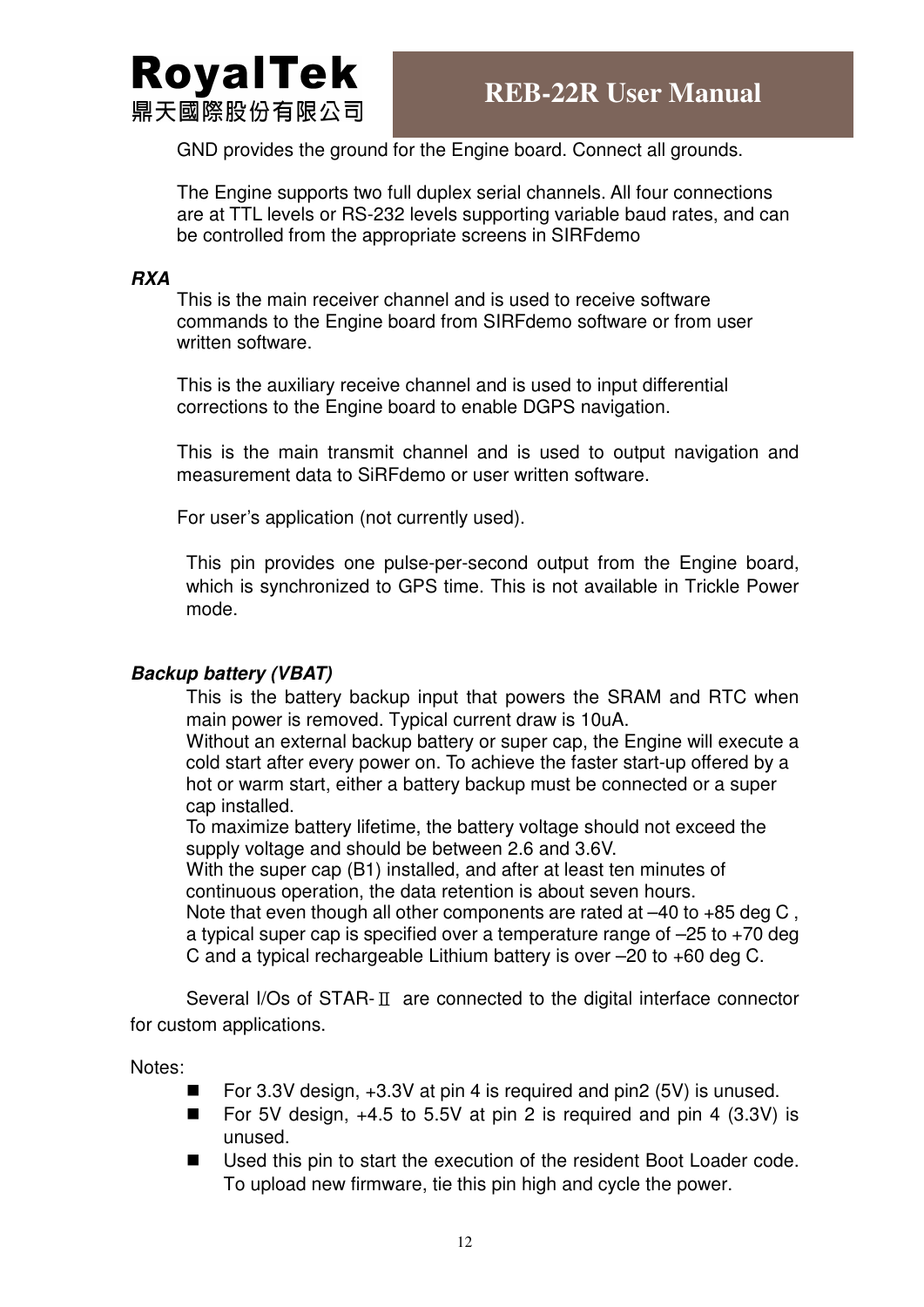

# **3 Mechanical Layout.**

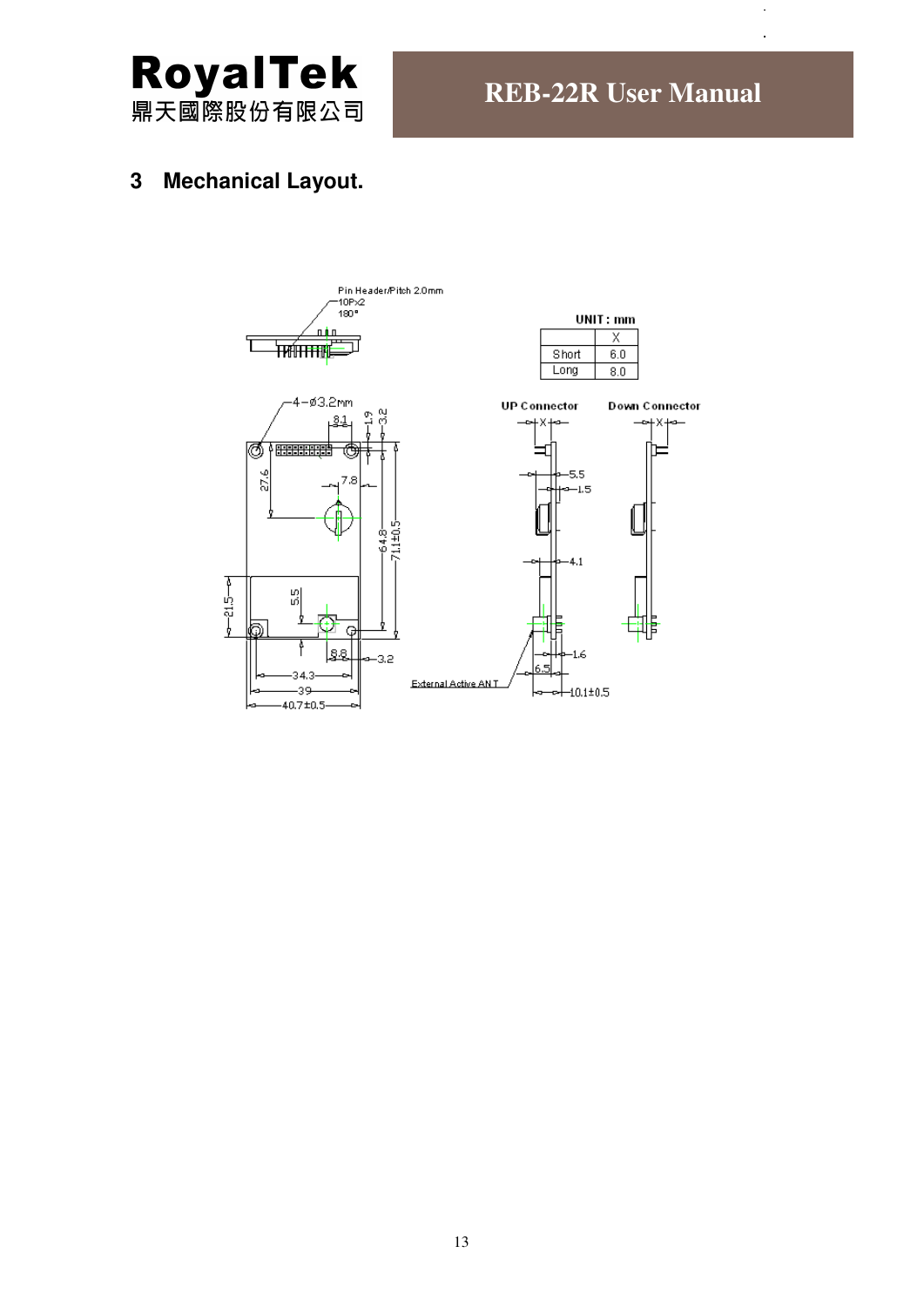

## **4 Active antenna**

#### **4.1 GSP Antenna**

| <b>Characteristics</b> | Specification      |
|------------------------|--------------------|
| Center frequency       | 1575.42 ± 1.023MHz |
| Bandwidth              | 2MHz Min           |
| Gain at Zenith         | 2.0 dBi Min.       |
| Gain at 10° elevation  | 4.0 dBi Min        |
| Polarization           | IR.H.C.P           |
| <b>Axial Ratio</b>     | 4.0dB Max          |

#### **4.2 5V Filter/LNA**

| <b>Characteristics</b> | <b>Specification</b>                                                                |
|------------------------|-------------------------------------------------------------------------------------|
| Center frequency (fo)  | 1575.42 ± 1.023MHz                                                                  |
| Gain                   | 28dB Min.                                                                           |
| Noise Figure           | 2.0dB Max.                                                                          |
| Out band attenuation   | 2dB Min. fo $\pm$ 20MHz<br>12dB Min. fo $\pm$ 50MHz<br>$ 22dB$ Min. fo $\pm$ 100MHz |
| Output V.S.W.R.        | $2.0$ dB max.                                                                       |
| Voltage                | $5.0 \pm 0.5$ V                                                                     |
| <b>Current</b>         | 12mA Max.                                                                           |

#### **4.3 3.3V Filter/LNA**

| <b>Characteristics</b> | <b>Specification</b>                                                      |
|------------------------|---------------------------------------------------------------------------|
| Center frequency (fo)  | 1575.42 ± 1.023MHz                                                        |
| Gain                   | 26dB Min.                                                                 |
| Noise Figure           | $2.0dB$ Max.                                                              |
| Out band attenuation   | 2dB Min. fo ± 20MHz<br> 12dB Min. fo ± 50MHz<br>22dB Min. fo $\pm$ 100MHz |
| Output V.S.W.R.        | 2.0 dB max.                                                               |
| Voltage                | $3.3 \pm 0.3V$                                                            |
| Current                | 12mA Max.                                                                 |

## **4.4 Absolute maximum ratings**

| Parameter            | Svmbol         | Unit | Min.<br>Value | Max.<br>Value |
|----------------------|----------------|------|---------------|---------------|
| Supply voltage       | VCC.<br>-<br>w |      | <u>ັ</u> −∪.ບ |               |
| <b>IRTC</b><br>power | <b>VBAT</b>    |      | ·−∪.ບ         | o.u           |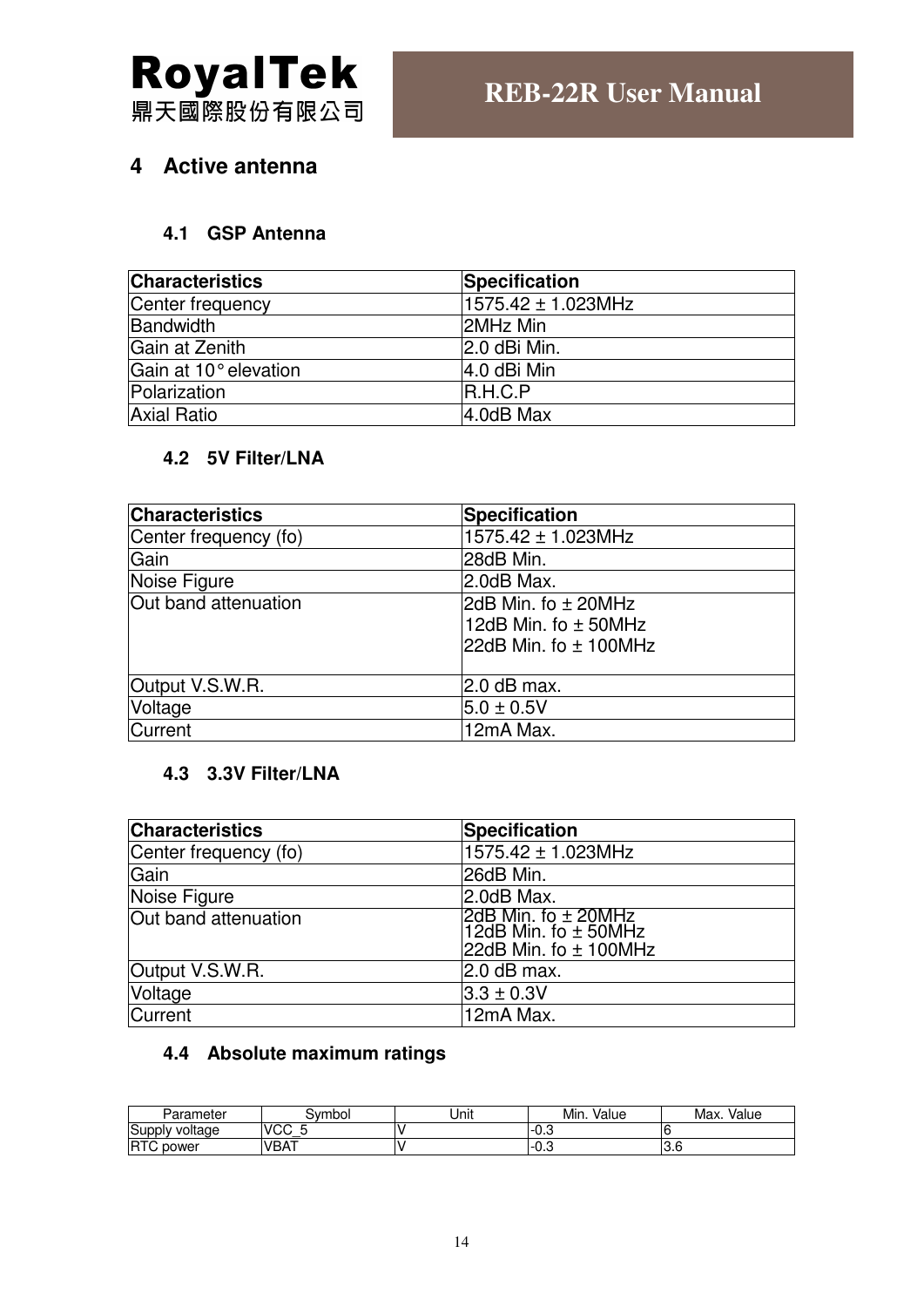

## **5 Software interface**

#### **5.1 NMEA V2.2 Protocol**

It is the TTL interface:9600 bps, 8 bit data, 1 stop bit and no parity. It supports the following NMEA-0183 messages:GGA, GLL, GSA, GSV, RMC and VTG.

#### **5.1.1 NMEA Output Messages**

The Engine board outputs the following messages as shown in Table 1: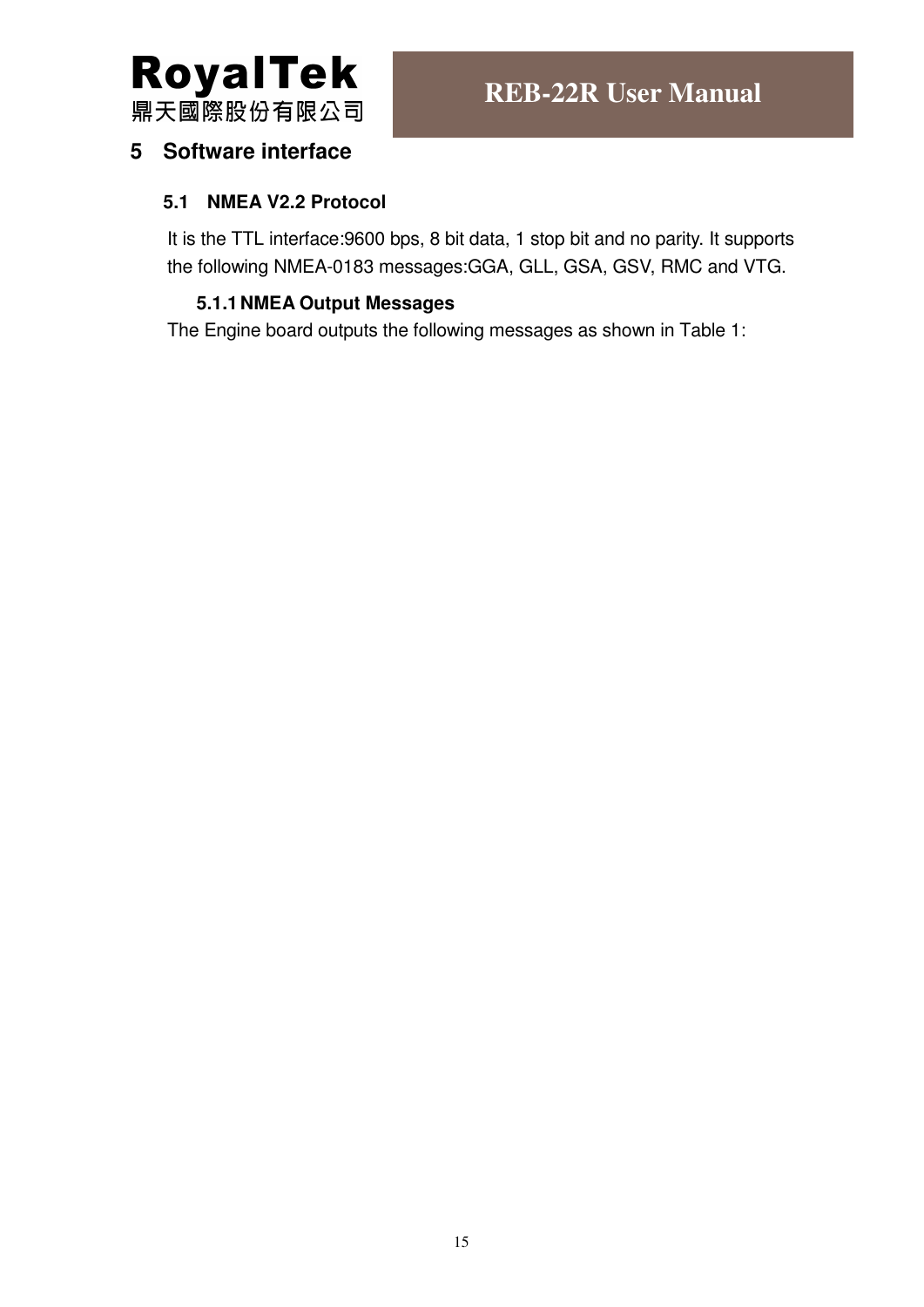#### Table 1 NMEA-0183 Output Messages

| <b>NMEA Record</b> | Description                                |
|--------------------|--------------------------------------------|
| <b>GGA</b>         | Global positioning system fixed data       |
| GLL                | Geographic position - latitude / longitude |
| <b>GSA</b>         | <b>GNSS DOP and active satellites</b>      |
| GSV                | <b>GNSS</b> satellites in view             |
| <b>RMC</b>         | Recommended minimum specific GNSS<br>data  |
| VTG                | Course over ground and ground speed        |

#### **5.1.2 GGA-Global Positioning System Fixed Data**

Table 2 contains the values of the following example: \$GPGGA, 161229.487, 3723.2475, N, 12158.3416, W, 1, 07, 1.0, 9.0, M, , , ,0000\*18

| <b>Name</b>            | <b>Example Units</b> |        | <b>Description</b>                      |  |
|------------------------|----------------------|--------|-----------------------------------------|--|
| Message ID             | \$GPGGA              |        | GGA protocol header                     |  |
| <b>UTC Position</b>    | 161229.4             |        | hhmmss.sss                              |  |
|                        | 87                   |        |                                         |  |
| Latitude               | 3723.247             |        | ddmm.mmmm                               |  |
|                        | 5                    |        |                                         |  |
| N/S Indicator          | N                    |        | N=north or S=south                      |  |
| Longitude              | 12158.34             |        | Dddmm.mmmm                              |  |
|                        | 16                   |        |                                         |  |
| E/W Indicator          | W                    |        | E=east or W=west                        |  |
| <b>Position Fix</b>    |                      |        | See Table 2-1                           |  |
| Indicator              |                      |        |                                         |  |
| <b>Satellites Used</b> | 07                   |        | Range 0 to 12                           |  |
| <b>HDOP</b>            | 1.0                  |        | <b>Horizontal Dilution of Precision</b> |  |
| <b>MSL Altitude</b>    | 9.0                  | meters |                                         |  |

#### Table 2 GGA Data Format

| <b>Units</b>             | M   | meters |                                          |
|--------------------------|-----|--------|------------------------------------------|
| Geoid Separation         |     | meters |                                          |
| <b>Units</b>             | м   | meters |                                          |
| Age of Diff. Corr.       |     |        | second Null fields when DGPS is not used |
| Diff. Ref. Station  0000 |     |        |                                          |
| lID                      |     |        |                                          |
| Checksum                 | *18 |        |                                          |
| $ <$ CR $>$ $<$ LF $>$   |     |        | End of message termination               |

#### Table 3 Position Fix Indicators

| <b>Value</b> | <b>Description</b>             |  |  |  |
|--------------|--------------------------------|--|--|--|
|              | Fix not available or invalid   |  |  |  |
|              | <b>GPS SPS Mode, fix valid</b> |  |  |  |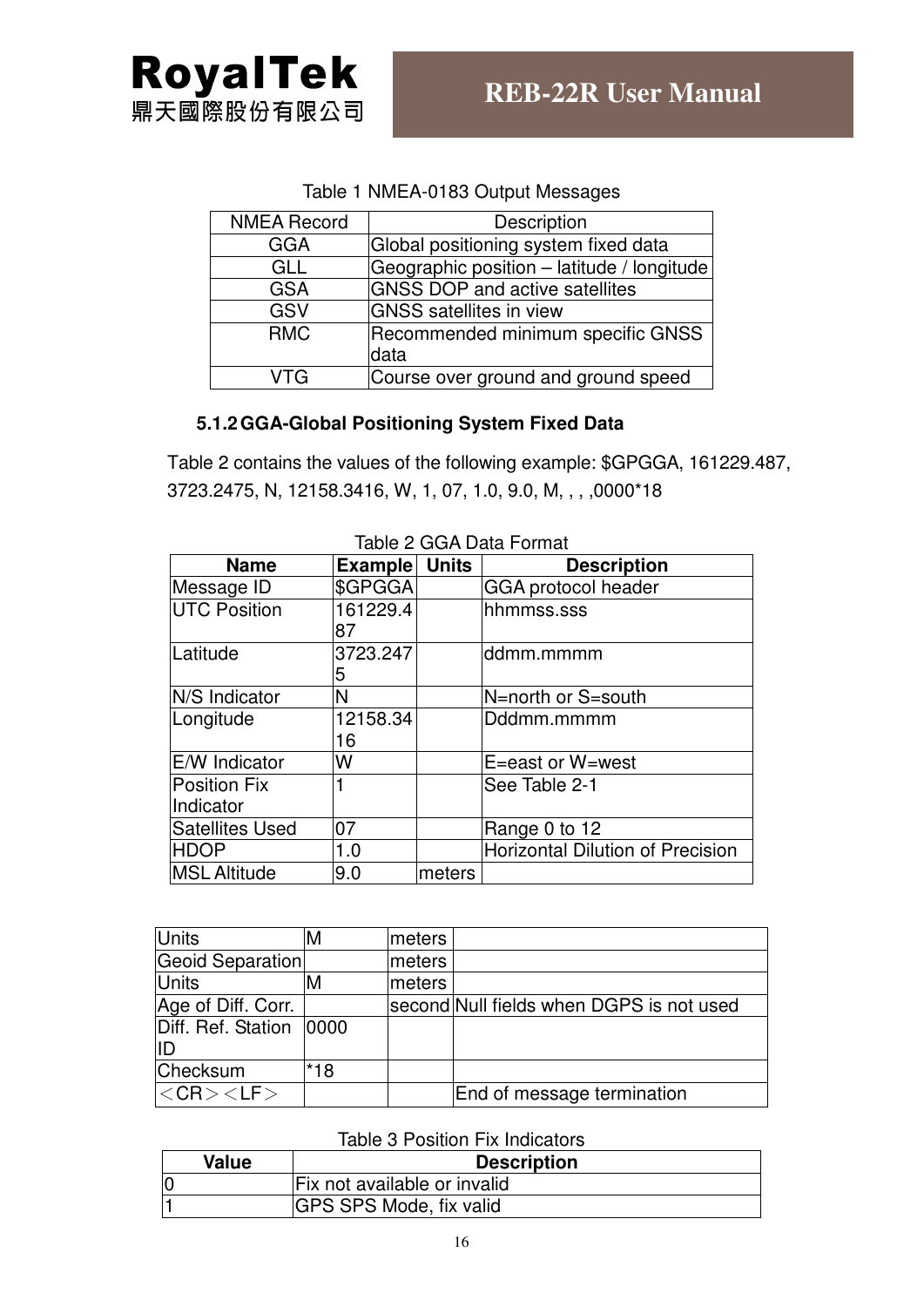# **RoyalTek** 鼎天國際股份有限公司

| 2              | Differential GPS, SPS Mode, fix valid |
|----------------|---------------------------------------|
| $\overline{3}$ | <b>GPS PPS Mode, fix valid</b>        |

#### **5.1.3 GLL-Geographic Position – Latitude/Longitude**

Table 3 contains the values of the following example:\$GPGLL, 3723.2475, N, 12158.3416, W, 161229.487, A\*2C

| <b>Name</b>            | <b>Example Units</b> | <b>Description</b>               |
|------------------------|----------------------|----------------------------------|
| Message ID             | \$GPGLL              | <b>GLL protocol header</b>       |
| Latitude               | 3723.247             | ddmm.mmmm                        |
|                        | 5                    |                                  |
| N/S Indicator          | N                    | N=north or S=south               |
| Longitude              | 12158.34             | Dddmm.mmmm                       |
|                        | 16                   |                                  |
| <b>E/W</b> Indicator   | W                    | E=east or W=west                 |
| <b>UTC Position</b>    | 161229.4             | hhmmss.ss                        |
|                        | 87                   |                                  |
| <b>Status</b>          | А                    | A=data valid or V=data not valid |
| Checksum               | $*2C$                |                                  |
| $ <$ CR $>$ $<$ LF $>$ |                      | End of message termination       |

Table 3 GLL Data Format

#### **5.1.4 GSA-GNSS DOP and Active Satellites**

Table 4 contains the values of the following example:\$GPGSA, A, 3, 07, 02,

26, 27, 09, 04, 15, , , , , , 1.8,1.0,1.5\*33

| <b>Name</b>            | <b>Example Units</b> |                            | <b>Description</b>                      |  |
|------------------------|----------------------|----------------------------|-----------------------------------------|--|
| Message ID             | \$GPGSA              | <b>GSA protocol header</b> |                                         |  |
| Mode 1                 | Α                    |                            | See Table 4-2                           |  |
| Mode 2                 | 3                    |                            | See Table 4-1                           |  |
| Satellite Used         | 07                   |                            | Sv on Channel 1                         |  |
| Satellite Used         | 02                   |                            | Sv on Channel 2                         |  |
|                        |                      |                            |                                         |  |
| Satellite Used         |                      |                            | Sv on Channel 12                        |  |
| <b>PDOP</b>            | 1.8                  |                            | <b>Position Dilution of Precision</b>   |  |
| <b>HDOP</b>            | 1.0                  |                            | <b>Horizontal Dilution of Precision</b> |  |
| <b>VDOP</b>            | 1.5                  |                            | <b>Vertical Dilution of Precision</b>   |  |
| Checksum               | $*33$                |                            |                                         |  |
| $ <$ CR $>$ $<$ LF $>$ |                      |                            | End of message termination              |  |

| Table 4-1 | Mode 1 |
|-----------|--------|
|           |        |

| <b>Value</b> | <b>Description</b> |  |  |
|--------------|--------------------|--|--|
|              | Fix not available  |  |  |
|              |                    |  |  |
|              |                    |  |  |

Table 4-2 Mode 2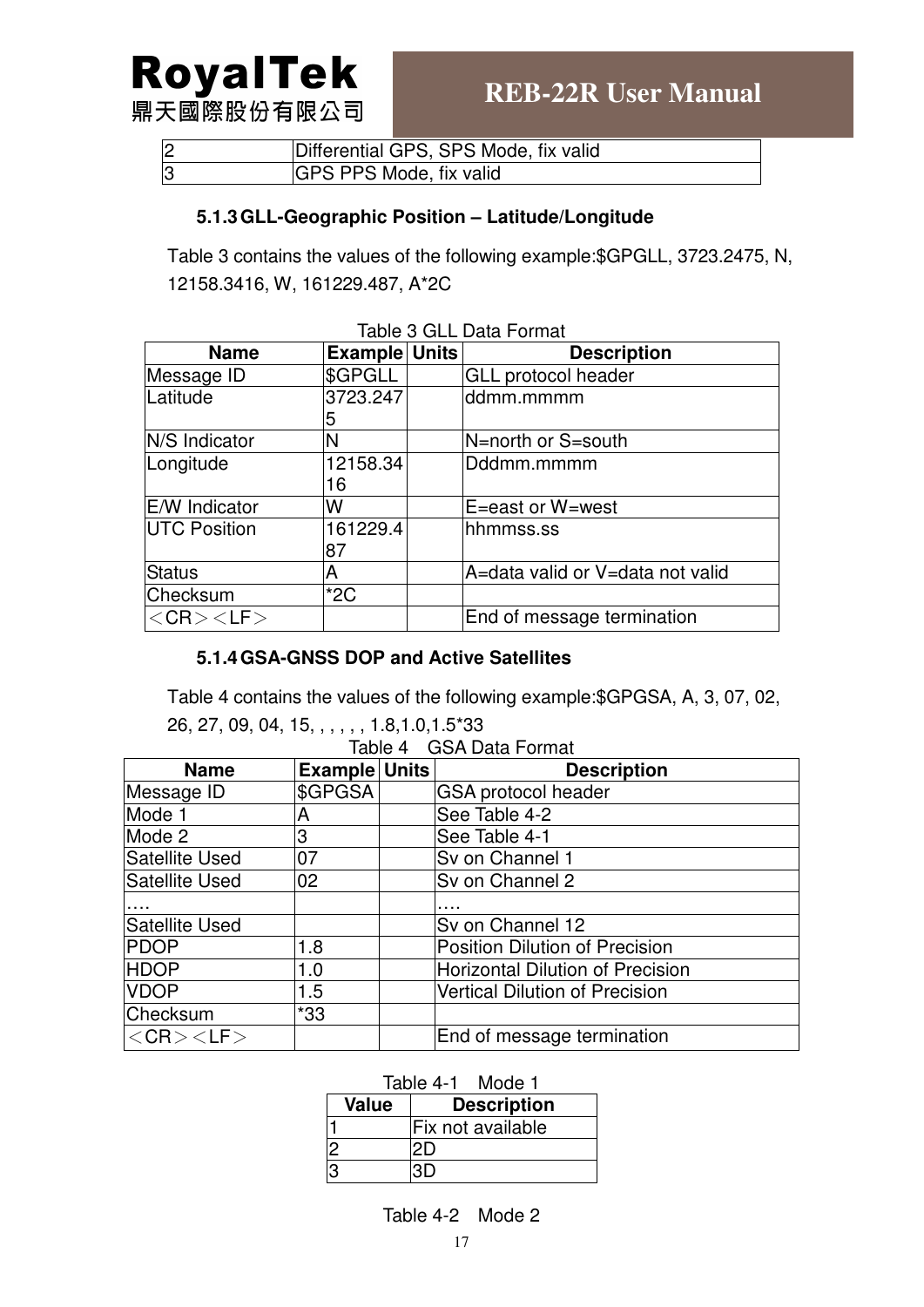# **RoyalTek** 鼎天國際股份有限公司

**REB-22R User Manual** 

| <b>Value</b> | <b>Description</b>                              |
|--------------|-------------------------------------------------|
|              | Manual-forced to operate in 2D or 3D mode       |
|              | Automatic-allowed to automatically switch 2D/3D |

#### **5.1.5 GSV-GNSS Satellites in View**

Table 5 contains the values of the following example: \$GPGSV, 2, 1, 07, 07, 79, 048, 42, 02, 51, 062, 43, 26, 36, 256, 42, 27, 27, 138, 42\*71\$GPGSV, 2, 2, 07, 09, 23, 313, 42, 04, 19, 159, 41, 15, 12, 041, 42\*41

| <b>Name</b>                     | <b>Example</b> | <b>Units</b> | <b>Description</b>                    |
|---------------------------------|----------------|--------------|---------------------------------------|
| Message ID                      | \$GPGSV        |              | <b>GSV</b> protocol header            |
| Number of                       | 2              |              | Range 1 to 3                          |
| Messages <sup>1</sup>           |                |              |                                       |
| Messages Number <sup>1</sup>  1 |                |              | Range 1 to 3                          |
| Satellites in View              | 07             |              |                                       |
| Satellite ID                    | 07             |              | Channel 1 (Range 1 to 32)             |
| Elevation                       | 79             | degrees      | Channel 1 (Maximum 90)                |
| Azimuth                         | 048            | degrees      | Channel 1 (True, Range 0 to 359)      |
| SNR (C/No)                      | 42             | dBHz         | Range 0 to 99, null when not tracking |
|                                 |                |              |                                       |
| Satellite ID                    | 27             |              | Channel 4(Range 1 to 32)              |
| Elevation                       | 27             | degrees      | Channel 4(Maximum 90)                 |
| Azimuth                         | 138            | degrees      | Channel 4(True, Range 0 to 359)       |
| SNR (C/No)                      | 42             | dBHz         | Range 0 to 99, null when not tracking |
| Checksum                        | $*71$          |              |                                       |
| $<$ CR $>$ $<$ LF $>$           |                |              | End of message termination            |

#### **5.1.6 RMC-Recommended Minimum Specific GNSS Data**

Table 6 contains the values of the following example: \$GPRMC, 161229.487, A, 3723.2475, N, 12158.3416, W, 0.13, 309.62, 120598, ,\*10

| <b>Name</b>                 | Example        | <b>Units</b> | <b>Description</b>                  |
|-----------------------------|----------------|--------------|-------------------------------------|
| Message ID                  | \$GPRMC        |              | RMC protocol header                 |
| <b>UTC Position</b>         | 161229.4<br>87 |              | hhmmss.sss                          |
| <b>Status</b>               | A              |              | A=data valid or V=data<br>not valid |
| Latitude                    | 3723.247<br>5  |              | ddmm.mmmm                           |
| N/S Indicator               | N              |              | N=north or S=south                  |
| Longitude                   | 12158.34<br>16 |              | dddmm.mmmm                          |
| E/W Indicator               | W              |              | E=east or W=west                    |
| <b>Speed Over</b><br>Ground | 0.13           | knots        |                                     |

Table 6 GGA Data Format